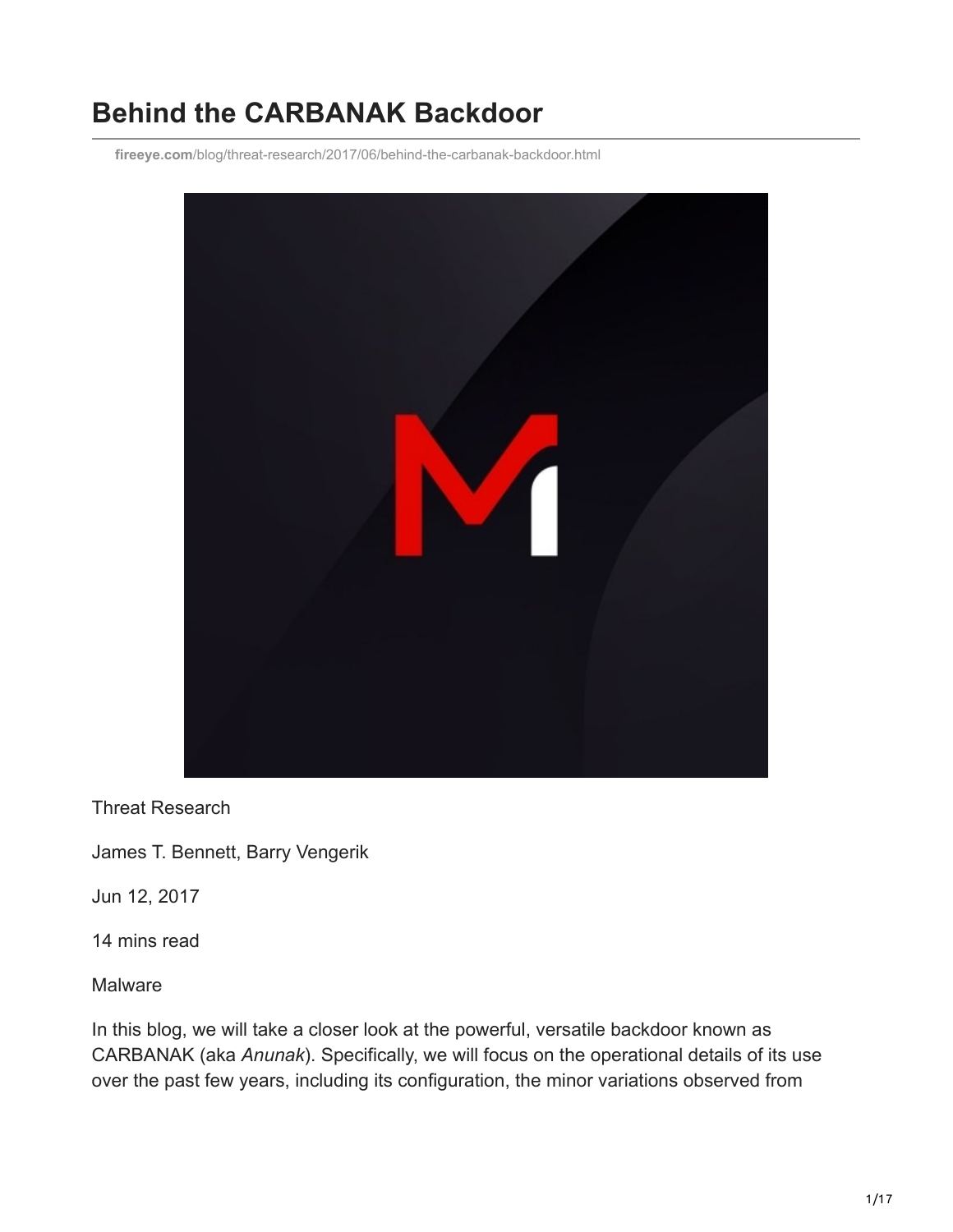sample to sample, and its evolution. With these details, we will then draw some conclusions about the operators of CARBANAK. For some additional background on the CARBANAK backdoor, see the papers by Kaspersky and Group-IB and Fox-It.

## **Technical Analysis**

Before we dive into the meat of this blog, a brief technical analysis of the backdoor is necessary to provide some context. CARBANAK is a full-featured backdoor with datastealing capabilities and a plugin architecture. Some of its capabilities include key logging, desktop video capture, VNC, HTTP form grabbing, file system management, file transfer, TCP tunneling, HTTP proxy, OS destruction, POS and Outlook data theft and reverse shell. Most of these data-stealing capabilities were present in the oldest variants of CARBANAK that we have seen and some were added over time.

Monitoring Threads

The backdoor may optionally start one or more threads that perform continuous monitoring for various purposes, as described in Table 1.

| <b>Thread</b><br><b>Name</b>    | <b>Description</b>                                                                                                 |
|---------------------------------|--------------------------------------------------------------------------------------------------------------------|
| Key                             | Logs key strokes for configured processes and sends them to the command                                            |
| logger                          | and control (C2) server                                                                                            |
| Form<br>grabber                 | Monitors HTTP traffic for form data and sends it to the C2 server                                                  |
| <b>POS</b>                      | Monitors for changes to logs stored in C:\NSB\Coalition\Logs and                                                   |
| monitor                         | nsb.pos.client.log and sends parsed data to the C2 server                                                          |
| <b>PST</b>                      | Searches recursively for newly created Outlook personal storage table (PST)                                        |
| monitor                         | files within user directories and sends them to the C2 server                                                      |
| <b>HTTP</b><br>proxy<br>monitor | Monitors HTTP traffic for requests sent to HTTP proxies, saves the proxy<br>address and credentials for future use |

Table 1: Monitoring threads

**Commands**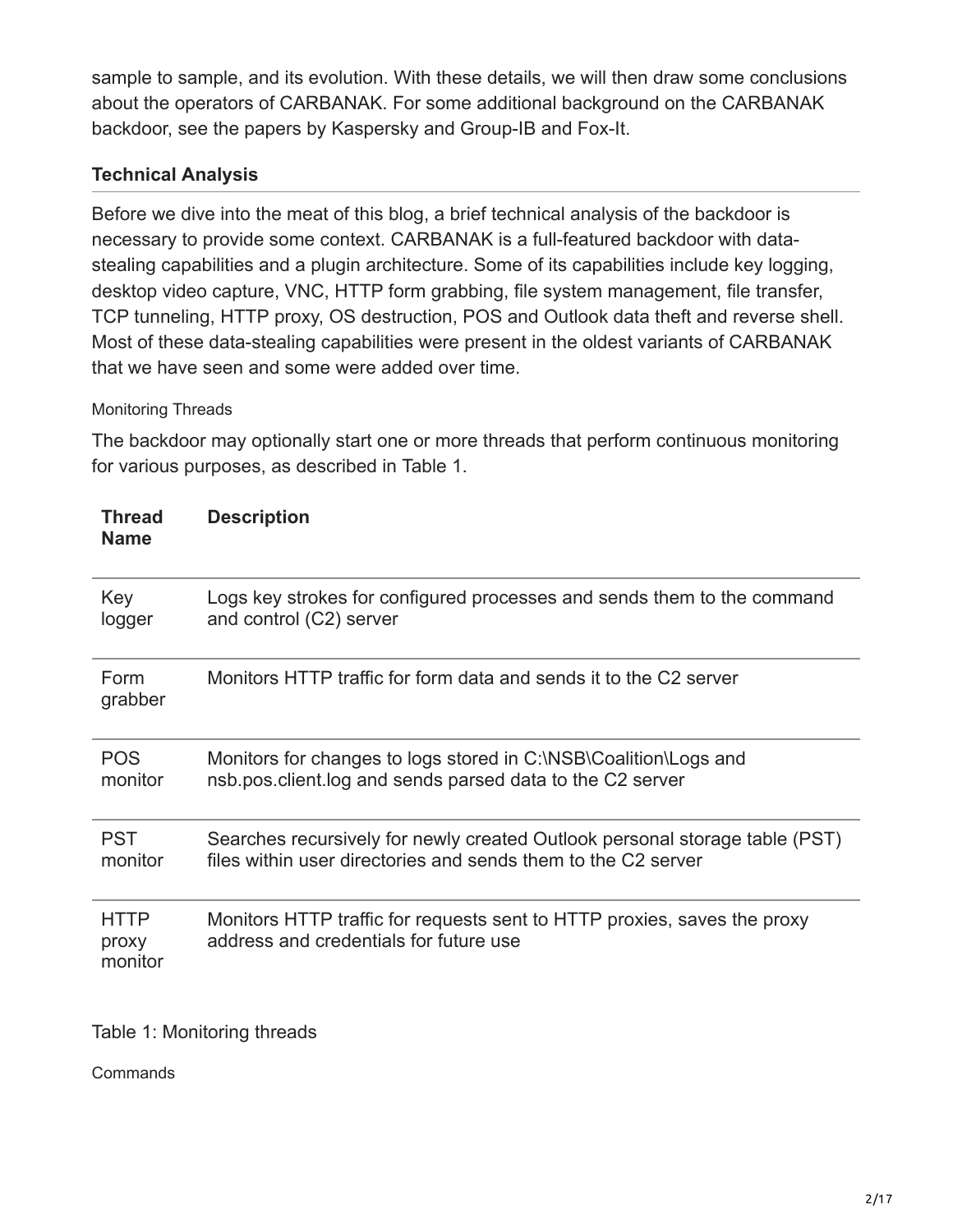In addition to its file management capabilities, this data-stealing backdoor supports 34 commands that can be received from the C2 server. After decryption, these 34 commands are plain text with parameters that are space delimited much like a command line. The command and parameter names are hashed before being compared by the binary, making it difficult to recover the original names of commands and parameters. Table 2 lists these commands.

| <b>Command</b><br><b>Hash</b> | <b>Command</b><br><b>Name</b> | <b>Description</b>                                                                        |
|-------------------------------|-------------------------------|-------------------------------------------------------------------------------------------|
| 0x0AA37987                    | loadconfig                    | Runs each command specified in the configuration file<br>(see the Configuration section). |
| 0x007AA8A5                    | state                         | Updates the state value (see the Configuration section).                                  |
| 0x007CFABF                    | video                         | Desktop video recording                                                                   |
| 0x06E533C4                    | download                      | Downloads executable and injects into new process                                         |
| 0x00684509                    | ammyy                         | Ammyy Admin tool                                                                          |
| 0x07C6A8A5                    | update                        | <b>Updates self</b>                                                                       |
| 0x0B22A5A7                    |                               | Add/Update klgconfig (analysis incomplete)                                                |
| 0x0B77F949                    | httpproxy                     | Starts HTTP proxy                                                                         |
| 0x07203363                    | killos                        | Renders computer unbootable by wiping the MBR                                             |
| 0x078B9664                    | reboot                        | Reboots the operating system                                                              |
| 0x07BC54BC                    | tunnel                        | Creates a network tunnel                                                                  |
| 0x07B40571                    | adminka                       | Adds new C2 server or proxy address for pseudo-HTTP<br>protocol                           |
| 0x079C9CC2                    | server                        | Adds new C2 server for custom binary protocol                                             |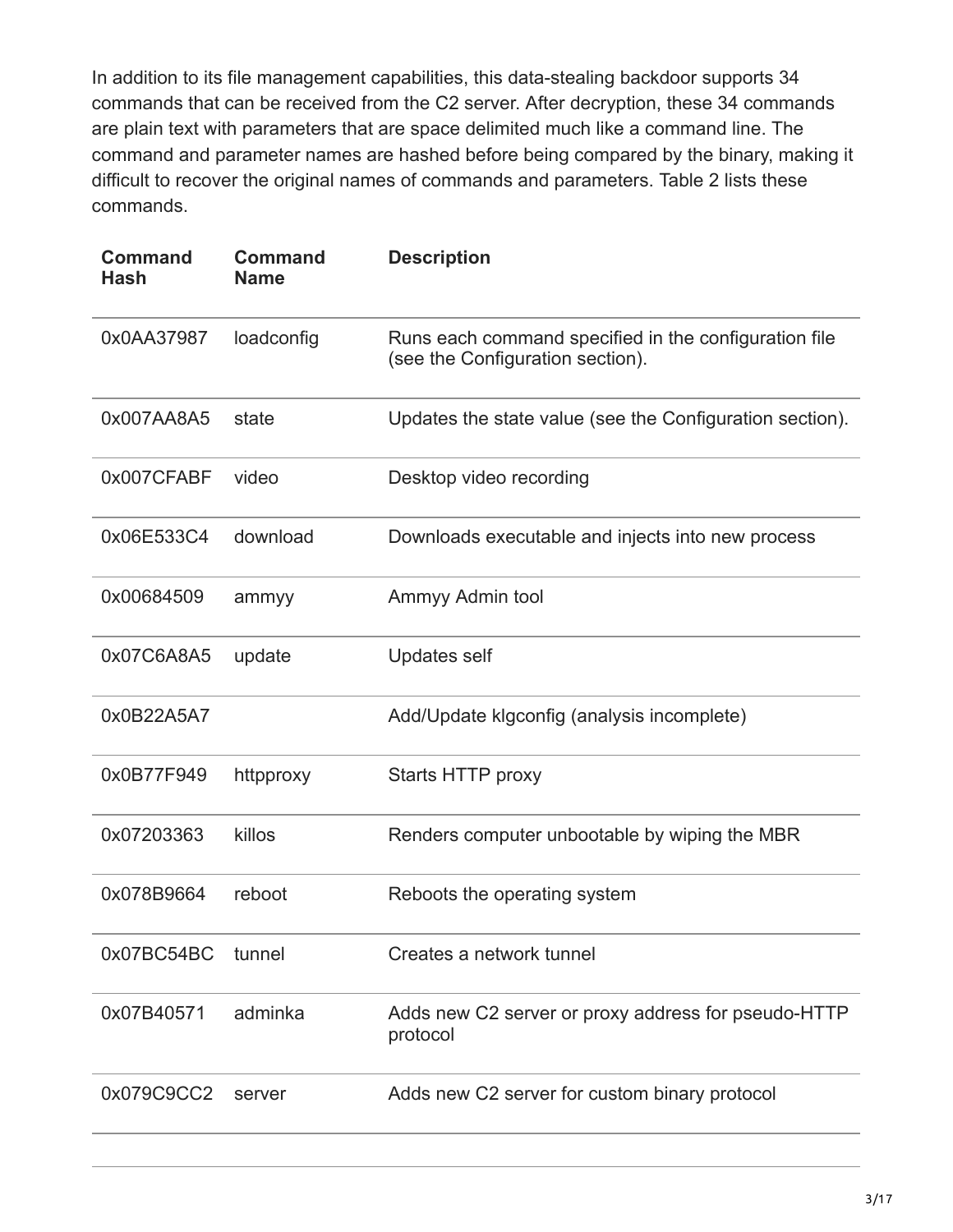| 0x0007C9C2 | user           | Creates or deletes Windows user account                                        |
|------------|----------------|--------------------------------------------------------------------------------|
| 0x000078B0 | rdp            | Enables concurrent RDP (analysis incomplete)                                   |
| 0x079BAC85 | secure         | Adds Notification Package (analysis incomplete)                                |
| 0x00006ABC | del            | Deletes file or service                                                        |
| 0x0A89AF94 | startcmd       | Adds command to the configuration file (see the<br>Configuration section)      |
| 0x079C53BD | runmem         | Downloads executable and injects directly into new<br>process                  |
| 0x0F4C3903 | logonpasswords | Send Windows accounts details to the C2 server                                 |
| 0x0BC205E4 | screenshot     | Takes a screenshot of the desktop and sends it to the<br>C <sub>2</sub> server |
| 0x007A2BC0 | sleep          | Backdoor sleeps until specified date                                           |
| 0x0006BC6C | dupl           | Unknown                                                                        |
| 0x04ACAFC3 |                | Upload files to the C2 server                                                  |
| 0x00007D43 | vnc            | Runs VNC plugin                                                                |
| 0x09C4D055 | runfile        | Runs specified executable file                                                 |
| 0x02032914 | killbot        | Uninstalls backdoor                                                            |
| 0x08069613 | listprocess    | Returns list of running processes to the C2 server                             |
| 0x073BE023 | plugins        | Change C2 protocol used by plugins                                             |
| 0x0B0603B4 |                | Download and execute shellcode from specified<br>address                       |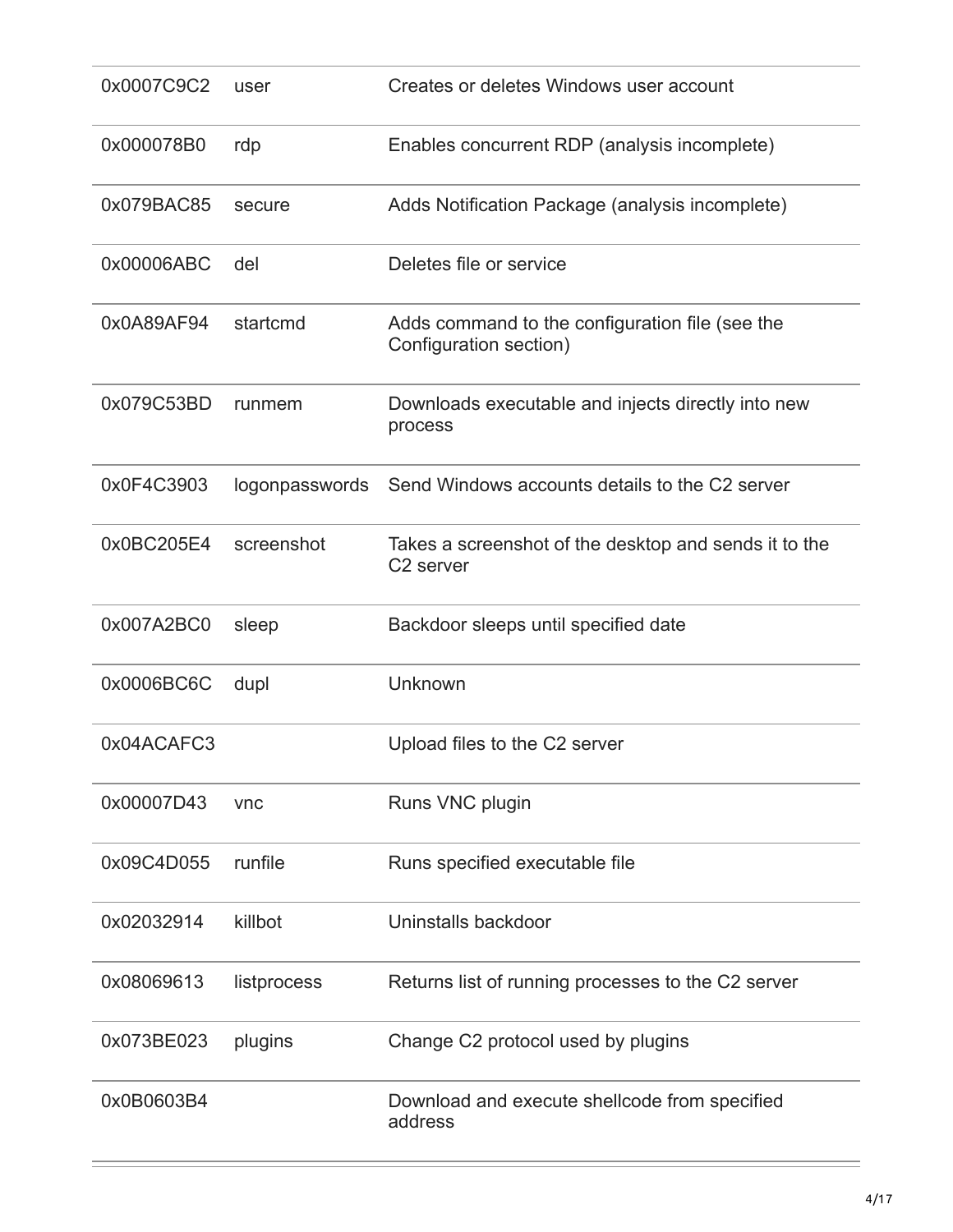| 0x0B079F93 | killprocess | Terminates the first process found specified by name |
|------------|-------------|------------------------------------------------------|
| 0x00006A34 | cmd         | Initiates a reverse shell to the C2 server           |
| 0x09C573C7 | runplug     | Plugin control                                       |
| 0x08CB69DE | autorun     | Updates backdoor                                     |

#### Table 2: Supported Commands

#### **Configuration**

A configuration file resides in a file under the backdoor's installation directory with the .bin extension. It contains commands in the same form as those listed in Table 2 that are automatically executed by the backdoor when it is started. These commands are also executed when the loadconfig command is issued. This file can be likened to a startup script for the backdoor. The state command sets a global variable containing a series of Boolean values represented as ASCII values '0' or '1' and also adds itself to the configuration file. Some of these values indicate which C2 protocol to use, whether the backdoor has been installed, and whether the PST monitoring thread is running or not. Other than the state command, all commands in the configuration file are identified by their hash's decimal value instead of their plain text name. Certain commands, when executed, add themselves to the configuration so they will persist across (or be part of) reboots. The loadconfig and state commands are executed during initialization, effectively creating the configuration file if it does not exist and writing the state command to it.

Figure 1 and Figure 2 illustrate some sample, decoded configuration files we have come across in our investigations.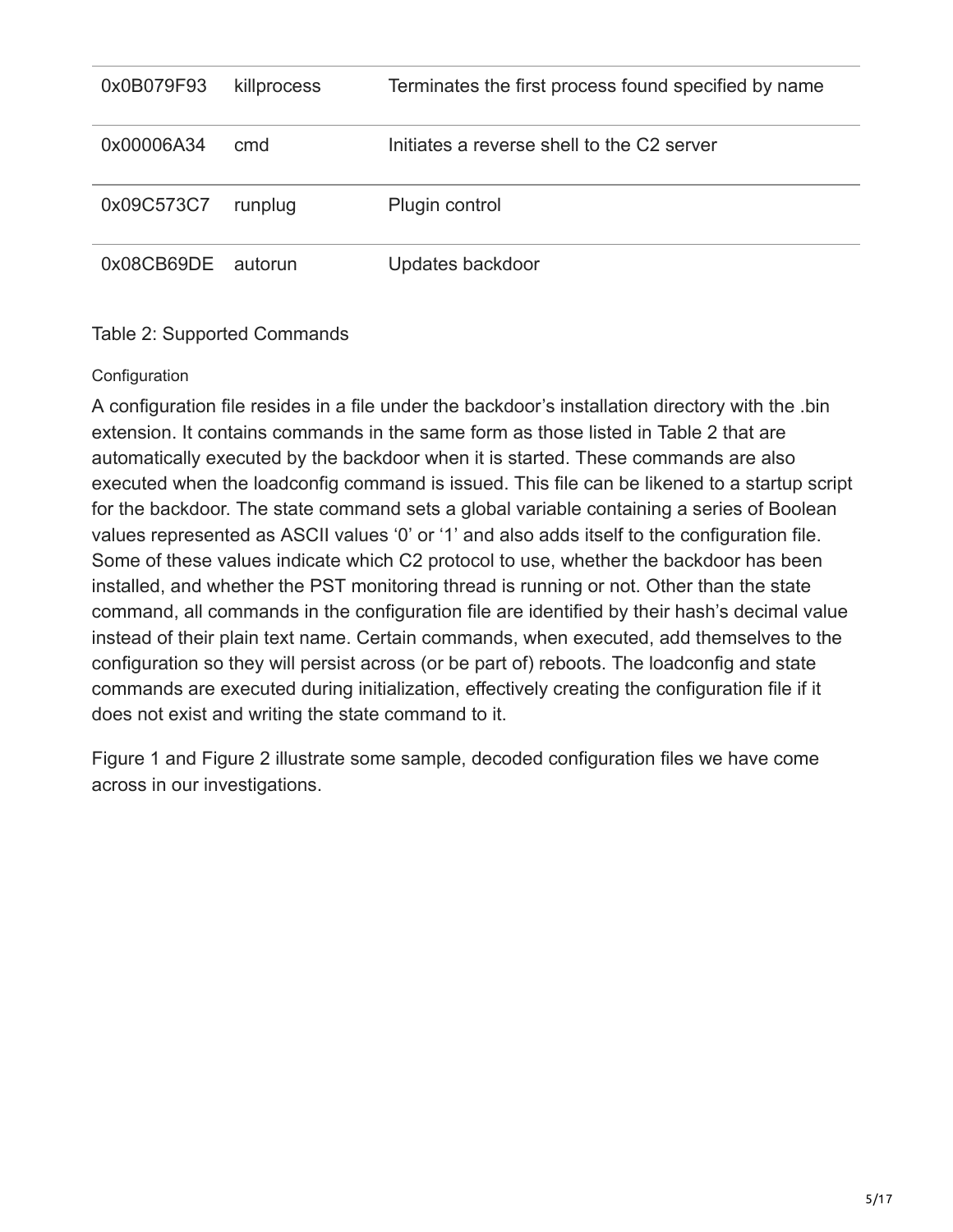Configuration file that adds new C2 server and forces the data-stealing backdoor to use it

Figure 1: Configuration file that adds new C2 server and forces the data-stealing backdoor to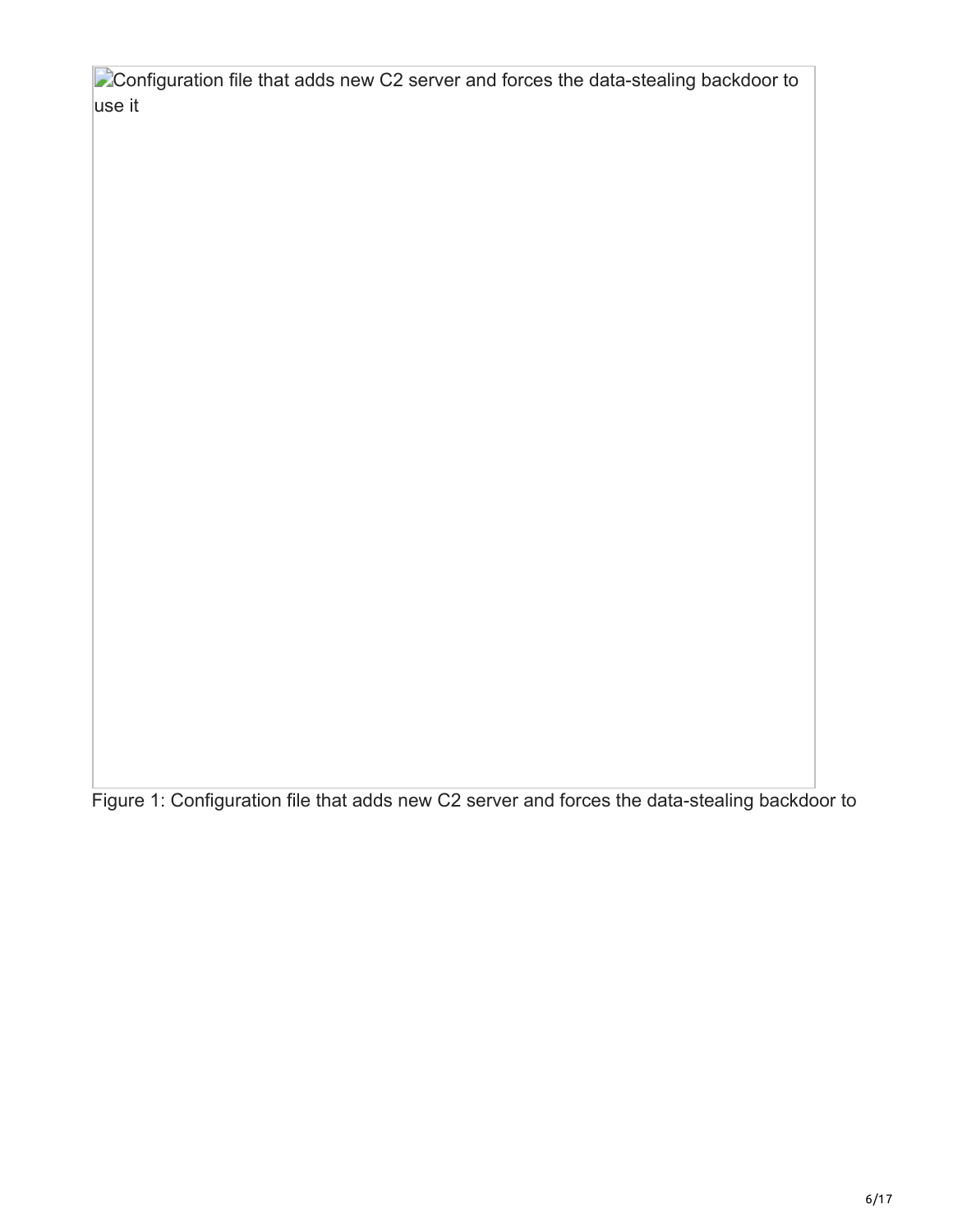

Figure 2: Configuration file that adds TCP tunnels and records desktop video

# **Command and Control**

CARBANAK communicates to its C2 servers via pseudo-HTTP or a custom binary protocol.

## Pseudo-HTTP Protocol

Messages for the pseudo-HTTP protocol are delimited with the '|' character. A message starts with a host ID composed by concatenating a hash value generated from the computer's hostname and MAC address to a string likely used as a campaign code. Once the message has been formatted, it is sandwiched between an additional two fields of randomly generated strings of upper and lower case alphabet characters. An example of a command polling message and a response to the listprocess command are given in Figure 3 and Figure 4, respectively.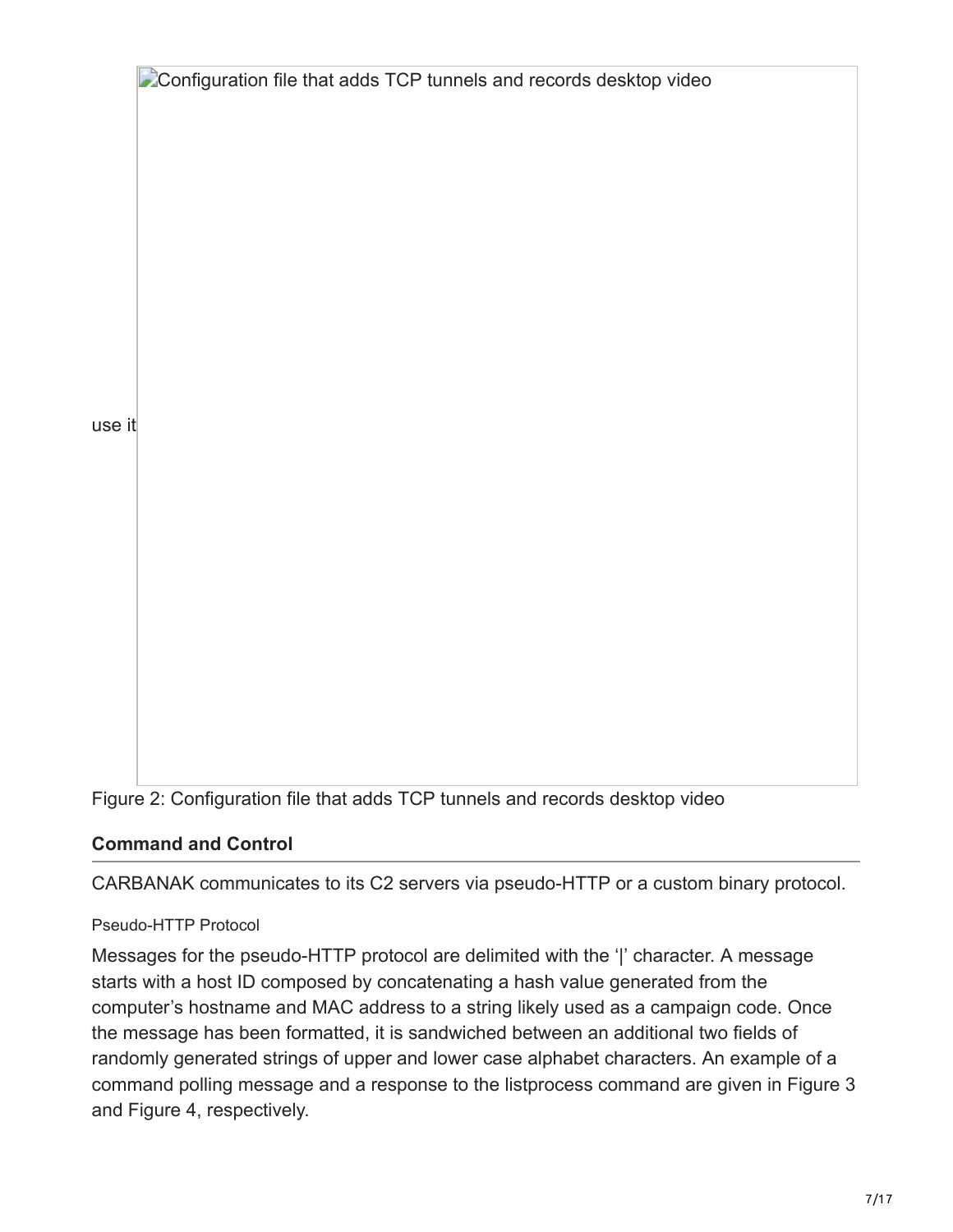Example command polling message

Figure 3: Example command polling message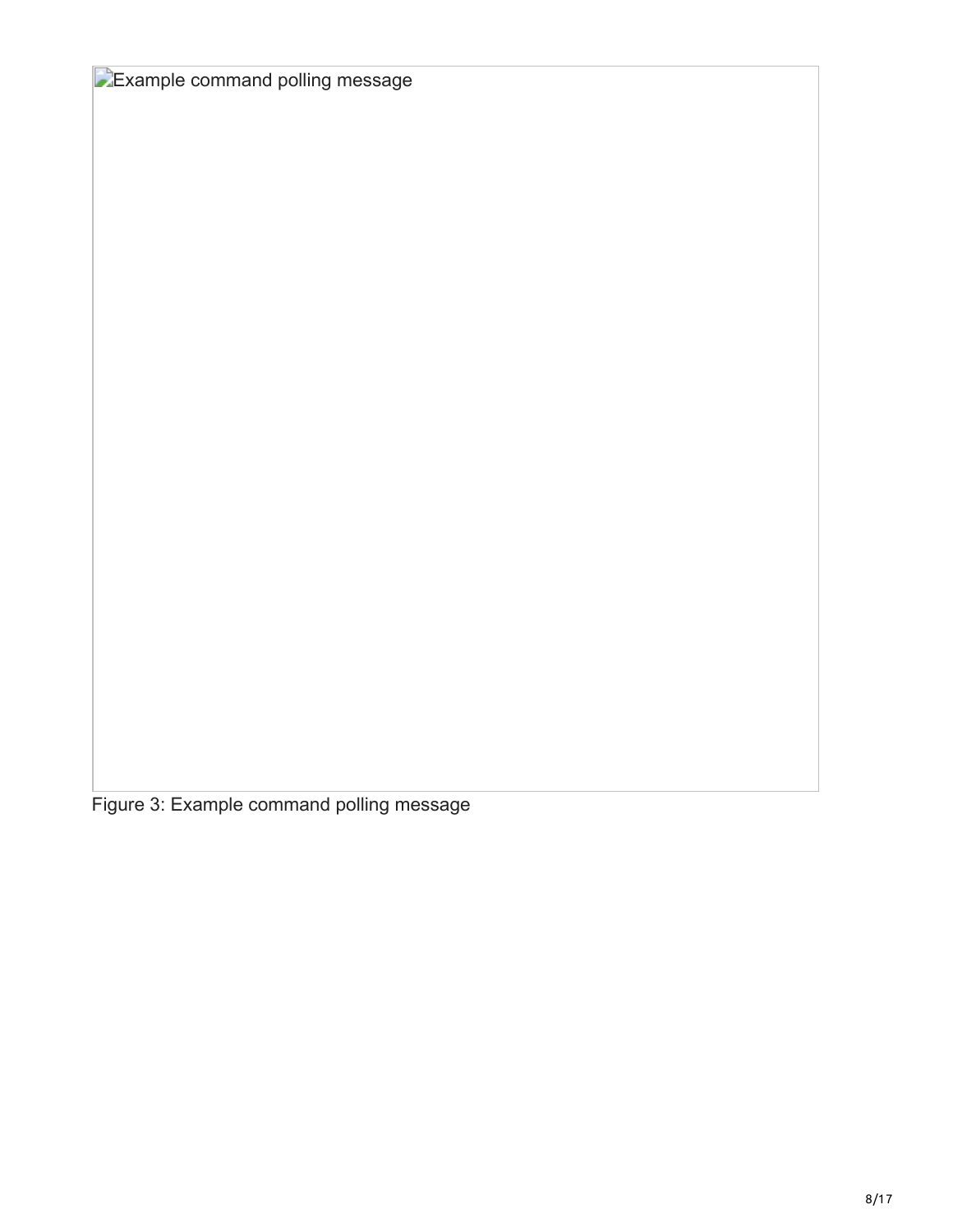**Example command response message** 

Figure 4: Example command response message

Messages are encrypted using Microsoft's implementation of RC2 in CBC mode with PKCS#5 padding. The encrypted message is then Base64 encoded, replacing all the '/' and '+' characters with the '.' and '-' characters, respectively. The eight-byte initialization vector (IV) is a randomly generated string consisting of upper and lower case alphabet characters. It is prepended to the encrypted and encoded message.

The encoded payload is then made to look like a URI by having a random number of '*l'* characters inserted at random locations within the encoded payload. The malware then appends a script extension (php, bml, or cgi) with a random number of random parameters or a file extension from the following list with no parameters: gif, jpg, png, htm, html, php.

This URI is then used in a GET or POST request. The body of the POST request may contain files contained in the cabinet format. A sample GET request is shown in Figure 5.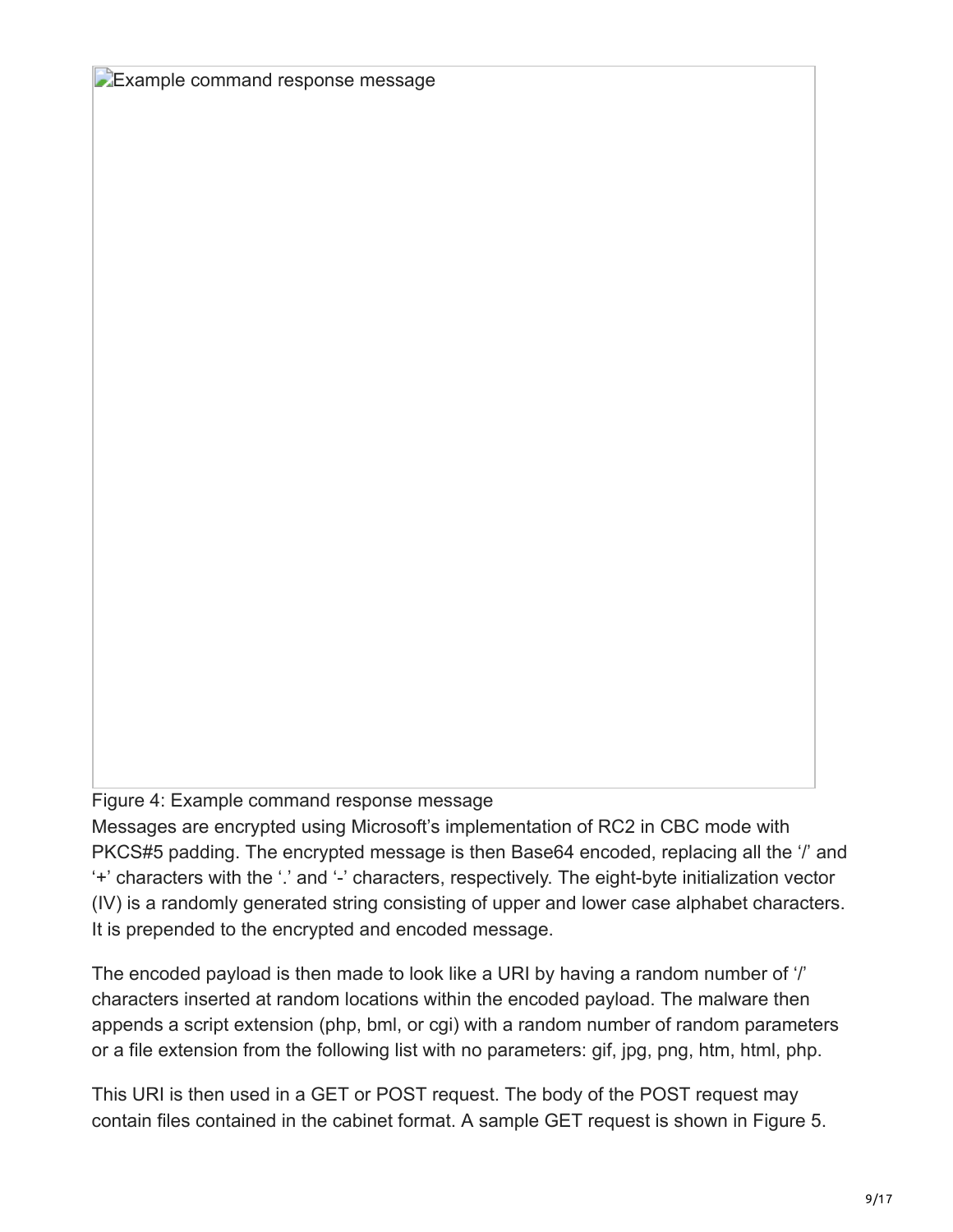Sample pseudo-HTTP beacon

### Figure 5: Sample pseudo-HTTP beacon

The pseudo-HTTP protocol uses any proxies discovered by the HTTP proxy monitoring thread or added by the adminka command. The backdoor also searches for proxy configurations to use in the registry at

HKCU\Software\Microsoft\Windows\CurrentVersion\Internet Settings and for each profile in the Mozilla Firefox configuration file at %AppData%\Mozilla\Firefox\<ProfileName>\prefs.js.

#### Custom Binary Protocol

Figure 6 describes the structure of the malware's custom binary protocol. If a message is larger than 150 bytes, it is compressed with an unidentified algorithm. If a message is larger than 4096 bytes, it is broken into compressed chunks. This protocol has undergone several changes over the years, each version building upon the previous version in some way. These changes were likely introduced to render existing network signatures ineffective and to make signature creation more difficult.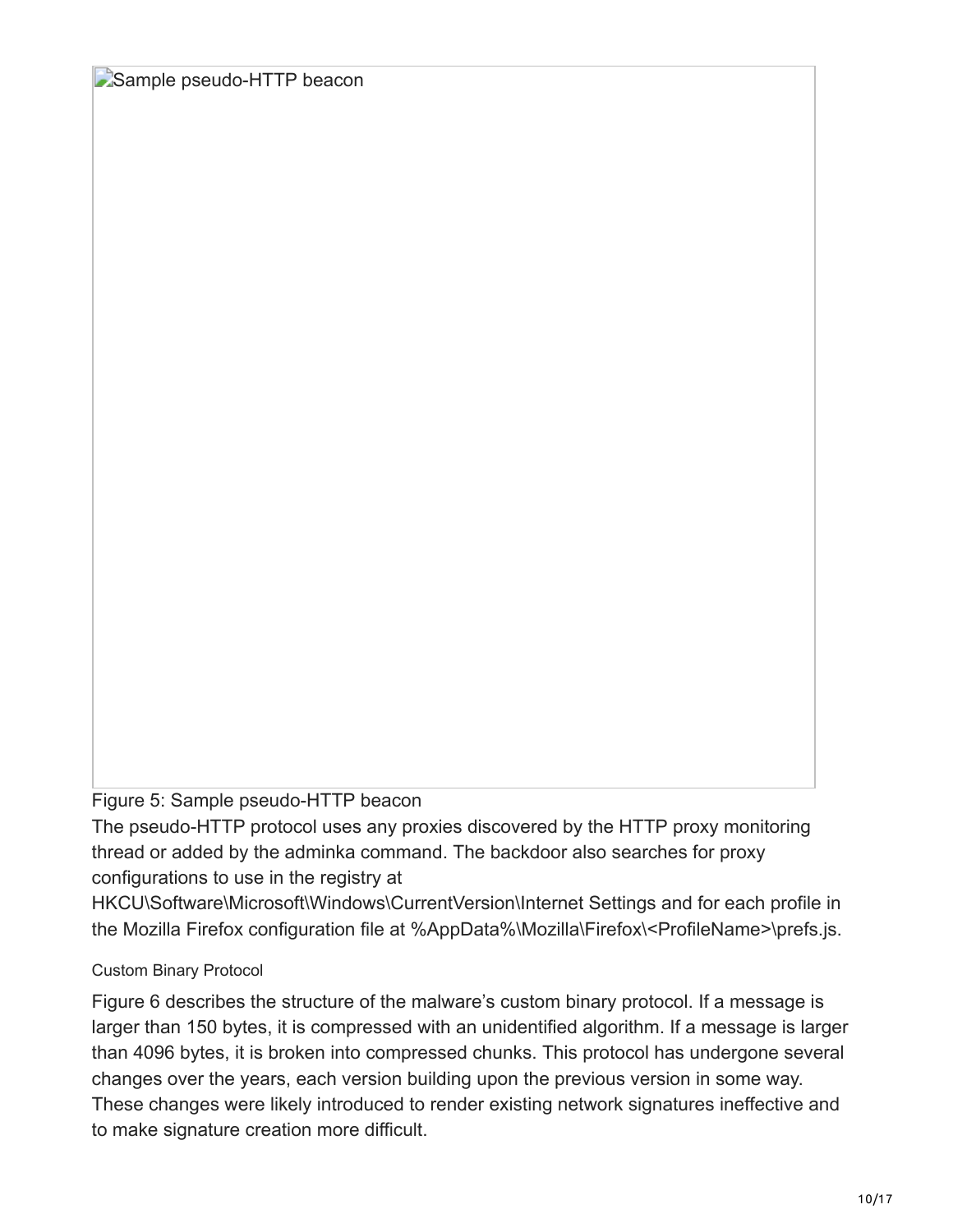**Binary protocol message format** 

Figure 6: Binary protocol message format *Version 1*

In the earliest version of the binary protocol, we have discovered that the message bodies that are stored in the <chunkData> field are simply XORed with the host ID. The initial message is not encrypted and contains the host ID.

*Version 2*

Rather than using the host ID as the key, this version uses a random XOR key between 32 and 64 bytes in length that is generated for each session. This key is sent in the initial message.

### *Version 3*

Version 3 adds encryption to the headers. The first 19 bytes of the message headers (up to the <hdrXORKey2> field) are XORed with a five-byte key that is randomly generated per message and stored in the <hdrXORKey2> field. If the <flag> field of the message header is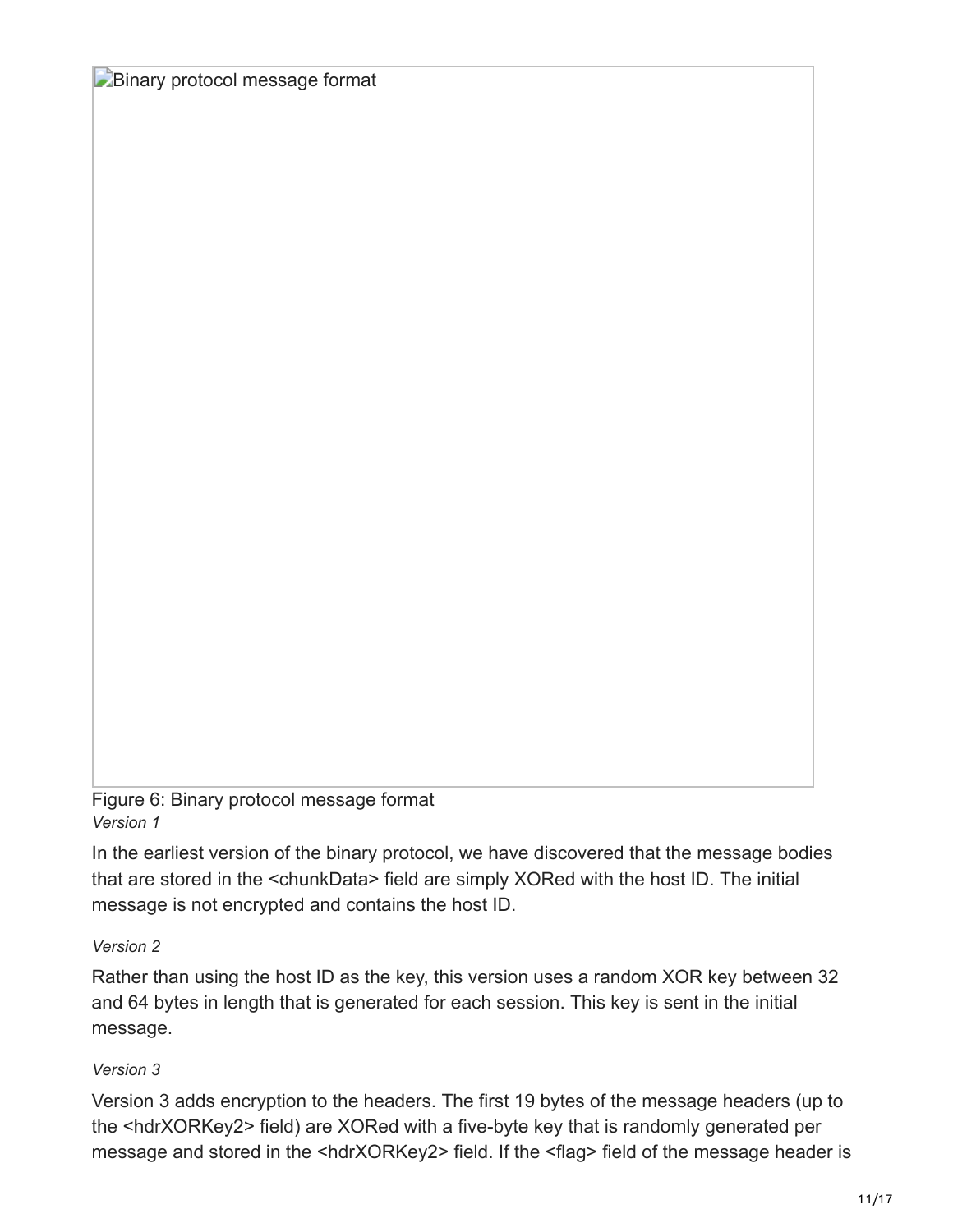greater than one, the XOR key used to encrypt message bodies is iterated in reverse when encrypting and decrypting messages.

### *Version 4*

This version adds a bit more complexity to the header encryption scheme. The headers are XOR encrypted with <hdrXORKey1> and <hdrXORKey2> combined and reversed.

## *Version 5*

Version 5 is the most sophisticated of the binary protocols we have seen. A 256-bit AES session key is generated and used to encrypt both message headers and bodies separately. Initially, the key is sent to the C2 server with the entire message and headers encrypted with the RSA key exchange algorithm. All subsequent messages are encrypted with AES in CBC mode. The use of public key cryptography makes decryption of the session key infeasible without the C2 server's private key.

## **The Roundup**

We have rounded up 220 samples of the CARBANAK backdoor and compiled a table that highlights some interesting details that we were able to extract. It should be noted that in most of these cases the backdoor was embedded as a packed payload in another executable or in a weaponized document file of some kind. The MD5 hash is for the original executable file that eventually launches CARBANAK, but the details of each sample were extracted from memory during execution. This data provides us with a unique insight into the operational aspect of CARBANAK and can be [downloaded here.](https://www.fireeye.com/content/dam/fireeye-www/blog/pdfs/carbanak-report.xlsx)

### Protocol Evolution

As described earlier, CARBANAK's binary protocol has undergone several significant changes over the years. Figure 7 illustrates a rough timeline of this evolution based on the compile times of samples we have in our collection. This may not be entirely accurate because our visibility is not complete, but it gives us a general idea as to when the changes occurred. It has been observed that some builds of this data-stealing backdoor use outdated versions of the protocol. This may suggest multiple groups of operators compiling their own builds of this data-stealing backdoor independently.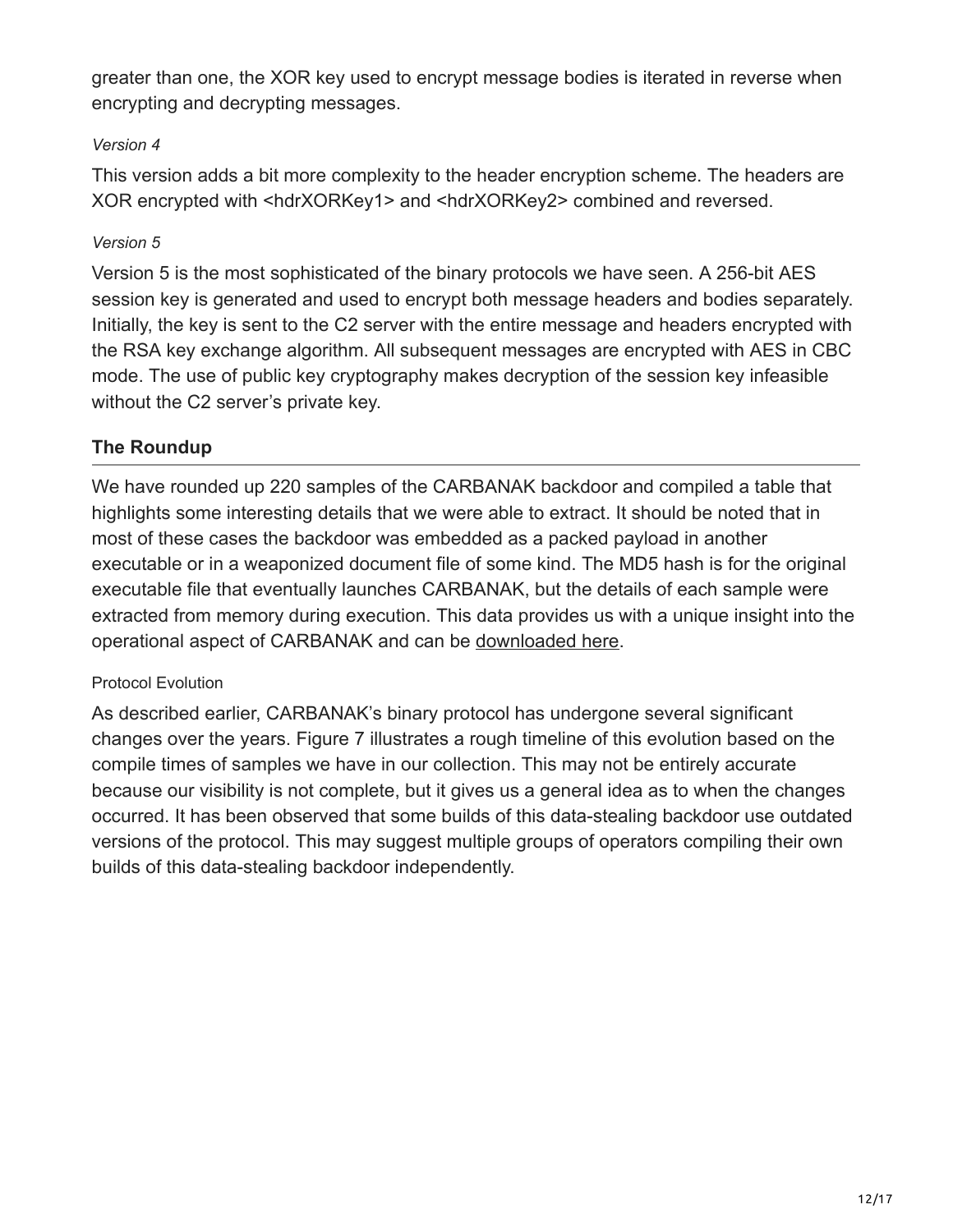**Timeline of binary protocol versions** 

Figure 7: Timeline of binary protocol versions \*It is likely that we are missing an earlier build that utilized version 3.

Build Tool

Most of CARBANAK's strings are encrypted in order to make analysis more difficult. We have observed that the key and the cipher texts for all the encrypted strings are changed for each sample that we have encountered, even amongst samples with the same compile time. The RC2 key used for the HTTP protocol has also been observed to change among samples with the same compile time. These observations paired with the use of campaign codes that must be configured denote the likely existence of a build tool.

#### Rapid Builds

Despite the likelihood of a build tool, we have found 57 unique compile times in our sample set, with some of the compile times being quite close in proximity. For example, on May 20, 2014, two builds were compiled approximately four hours apart and were configured to use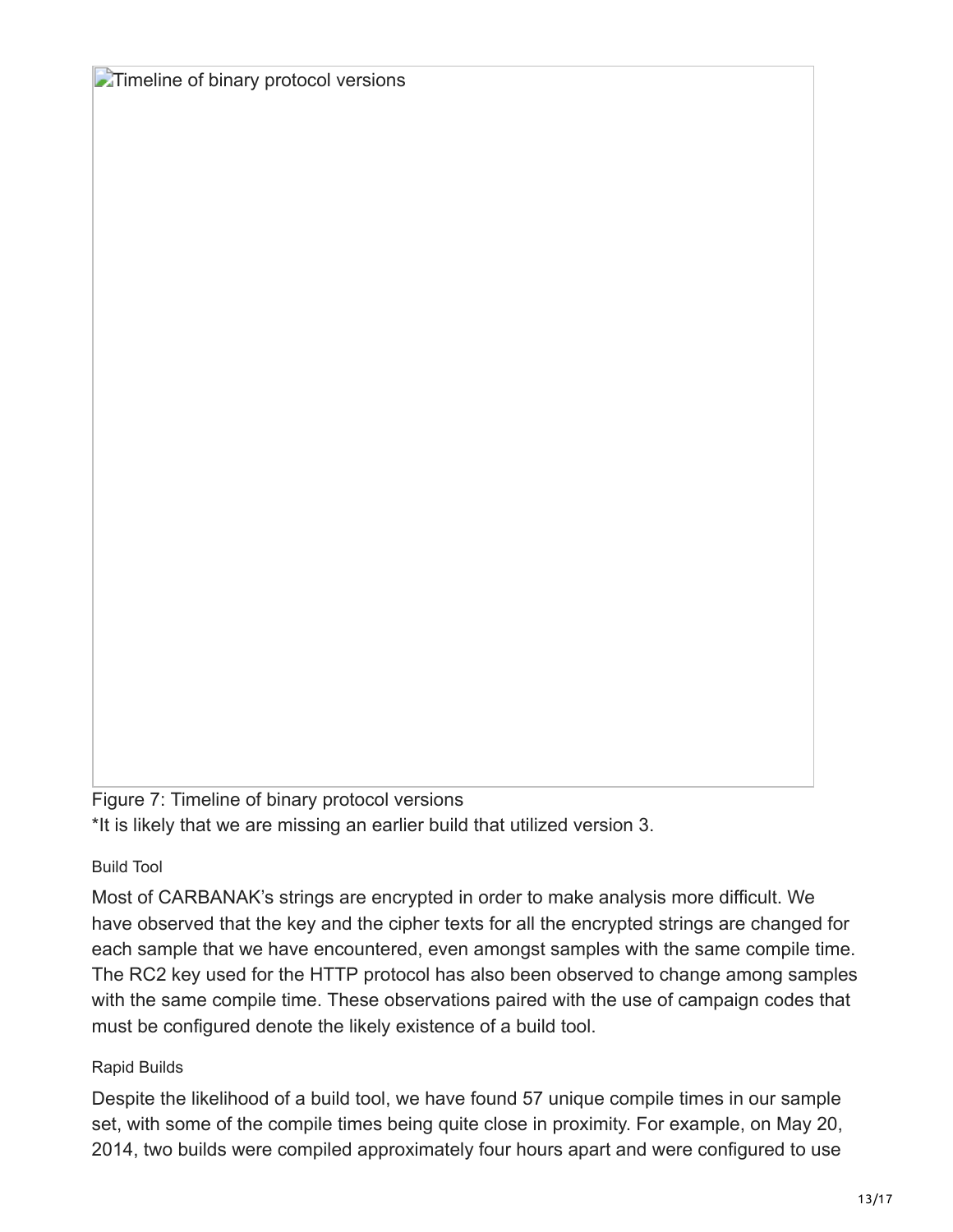the same C2 servers. Again, on July 30, 2015, two builds were compiled approximately 12 hours apart.

What changes in the code can we see in such short time intervals that would not be present in a build tool? In one case, one build was programmed to execute the runmem command for a file named wi.exe while the other was not. This command downloads an executable from the C2 and directly runs it in memory. In another case, one build was programmed to check for the existence of the domain blizko.net in the trusted sites list for Internet Explorer while the other was not. Blizko is an online money transfer service. We have also seen that different monitoring threads from Table 1 are enabled from build to build. These minor changes suggest that the code is quickly modified and compiled to adapt to the needs of the operator for particular targets.

### Campaign Code and Compile Time Correlation

In some cases, there is a close proximity of the compile time of a CARBANAK sample to the month specified in a particular campaign code. Figure 8 shows some of the relationships that can be observed in our data set.

| Aug     | 7/30/15 |
|---------|---------|
| dec     | 12/8/14 |
| julyc   | 7/2/16  |
| jun     | 5/9/15  |
| june    | 5/25/14 |
| june    | 6/7/14  |
| junevnc | 6/20/14 |
| juspam  | 7/13/14 |
| juupd   | 7/13/14 |
| may     | 5/20/14 |

## **Campaign Code Compile Date**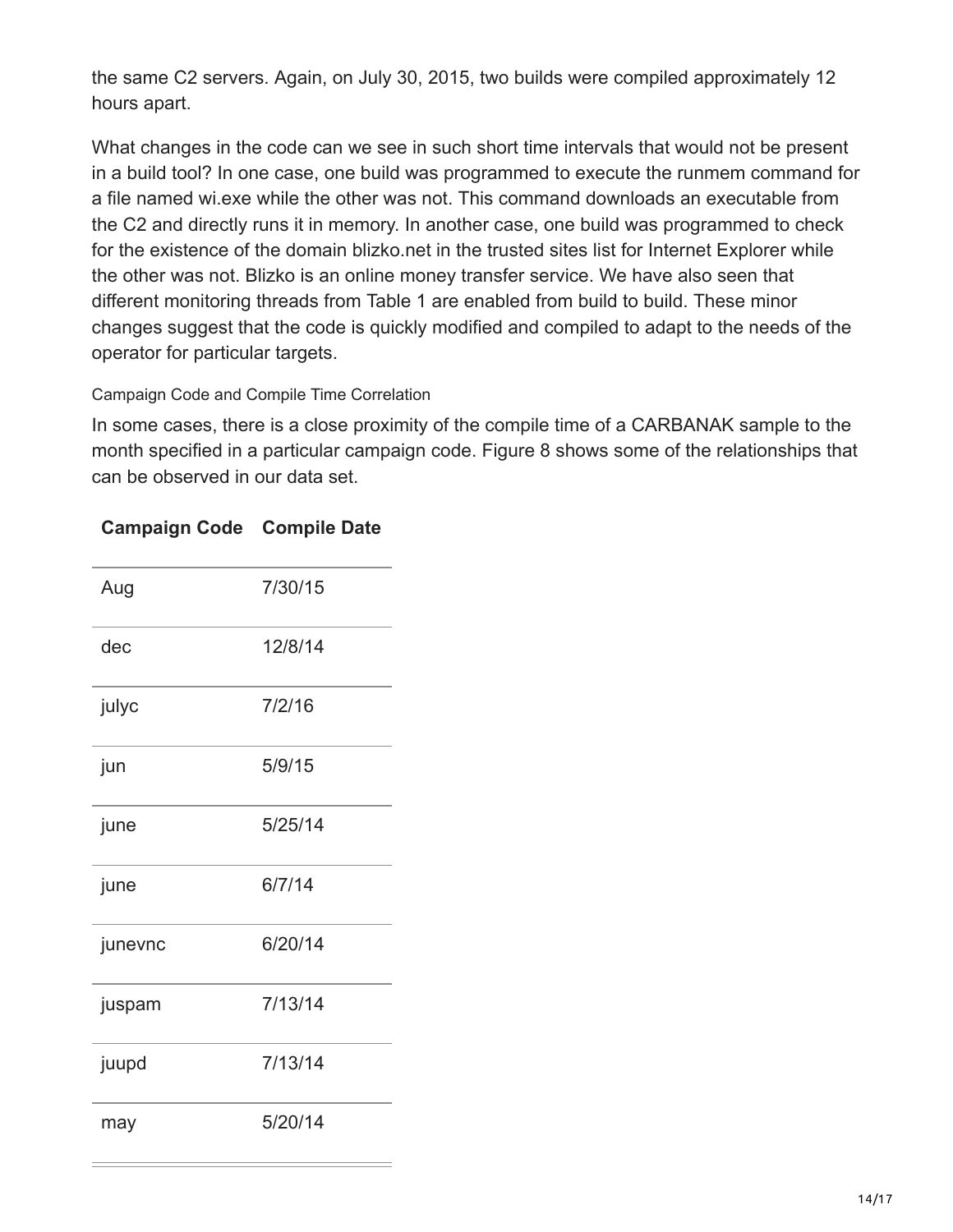| may        | 5/19/15 |
|------------|---------|
| ndjun      | 6/7/16  |
| <b>SeP</b> | 9/12/14 |
| spamaug    | 8/1/14  |
| spaug      | 8/1/14  |

Figure 8: Campaign code to compile time relationships

## Recent Updates

Recently, 64 bit variants of the backdoor have been discovered. We shared details about such variants in a recent [blog post](https://www.fireeye.com/resources/fin7-shim-databases-persistence). Some of these variants are programmed to sleep until a configured activation date when they will become active.

# **History**

## The "Carbanak Group"

Much of the publicly released reporting surrounding the CARBANAK malware refers to a corresponding "Carbanak Group", who appears to be behind the malicious activity associated with this data-stealing backdoor. FireEye iSIGHT Intelligence has tracked several separate overarching campaigns employing the CARBANAK tool and other associated backdoors, such as DRIFTPIN (aka *Toshliph*). With the data available at this time, it is unclear how interconnected these campaigns are – if they are all directly orchestrated by the same criminal group, or if these campaigns were perpetrated by loosely affiliated actors sharing malware and techniques.

## FIN7

In all Mandiant investigations to date where the CARBANAK backdoor has been discovered, the activity has been attributed to the FIN7 threat group. FIN7 has been extremely active against the U.S. restaurant and hospitality industries since mid-2015.

FIN7 uses CARBANAK as a post-exploitation tool in later phases of an intrusion to cement their foothold in a network and maintain access, frequently using the video command to monitor users and learn about the victim network, as well as the tunnel command to proxy connections into isolated portions of the victim environment. FIN7 has consistently utilized legally purchased code signing certificates to sign their CARBANAK payloads. Finally, FIN7 has leveraged several new techniques that we have not observed in other CARBANAK related activity.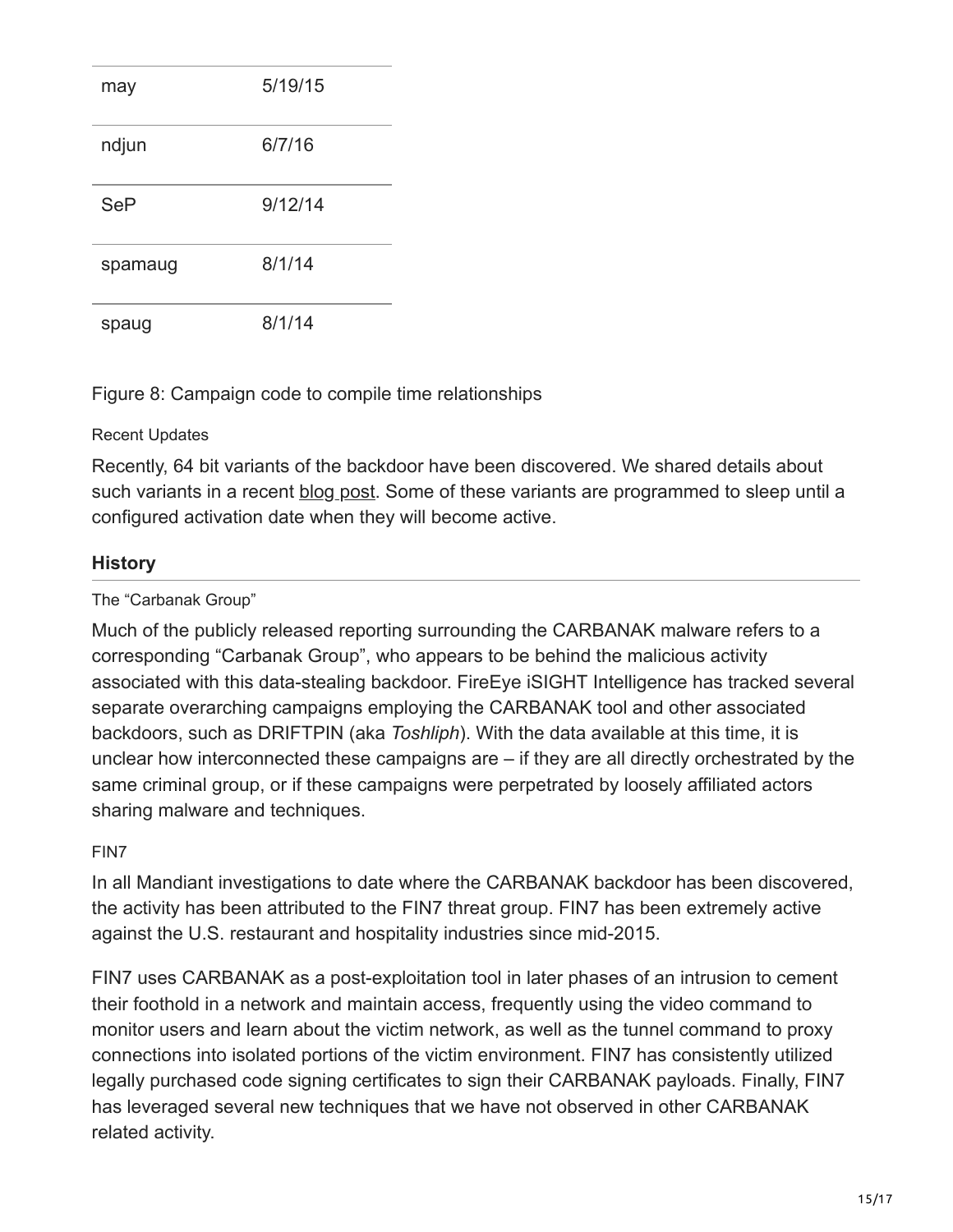We have covered recent FIN7 activity in previous public blog posts:

The FireEye iSIGHT Intelligence MySIGHT Portal contains additional information on our investigations and observations into FIN7 activity.

Widespread Bank Targeting Throughout the U.S., Middle East and Asia

[Proofpoint initially reported on a widespread campaign targeting banks and financial](https://www.proofpoint.com/us/threat-insight/post/carbanak-cybercrime-group-targets-executives-of-financial-organizations-in-middle-east) organizations throughout the U.S. and Middle East in early 2016. We identified several additional organizations in these regions, as well as in Southeast Asia and Southwest Asia being targeted by the same attackers.

This cluster of activity persisted from late 2014 into early 2016. Most notably, the infrastructure utilized in this campaign overlapped with LAZIOK, NETWIRE and other malware targeting similar financial entities in these regions.

## DRIFTPIN

DRIFTPIN (aka *Spy.Agent.ORM*, and *Toshliph*) has been previously associated with CARBANAK in various campaigns. We have seen it deployed in initial spear phishing by FIN7 in the first half of 2016. Also, in late 2015, ESET reported on CARBANAK associated [attacks, detailing a spear phishing campaign targeting Russian and Eastern European bank](https://www.welivesecurity.com/2015/09/08/carbanak-gang-is-back-and-packing-new-guns/)s using DRIFTPIN as the malicious payload. Cyphort Labs also revealed that variants of [DRIFTPIN associated with this cluster of activity had been deployed via the RIG exploit kit](https://www.cyphort.com/unicredit-compromised/) placed on two compromised Ukrainian banks' websites.

FireEye iSIGHT Intelligence observed this wave of spear phishing aimed at a large array of targets, including U.S. financial institutions and companies associated with Bitcoin trading and mining activities. This cluster of activity continues to be active now to this day, targeting similar entities. Additional details on this latest activity are available on the FireEye iSIGHT Intelligence MySIGHT Portal.

## Earlier CARBANAK Activity

In December 2014, Group-IB and Fox-IT released a report about an organized criminal group using [malware called "Anunak"](https://www.fox-it.com/en/files/2014/12/Anunak_APT-against-financial-institutions2.pdf) that has targeted Eastern European banks, U.S. and European point-of-sale systems and other entities. [Kaspersky released a similar report](https://securelist.com/blog/research/68732/the-great-bank-robbery-the-carbanak-apt/) about the same group under the name "Carbanak" in February 2015. The name "Carbanak" was coined by Kaspersky in this report – the malware authors refer to the backdoor as Anunak.

This activity was further linked to the 2014 exploitation of ATMs in Ukraine. Additionally, some of this early activity shares a similarity with current FIN7 operations – the use of Power Admin PAExec for lateral movement.

# **Conclusion**